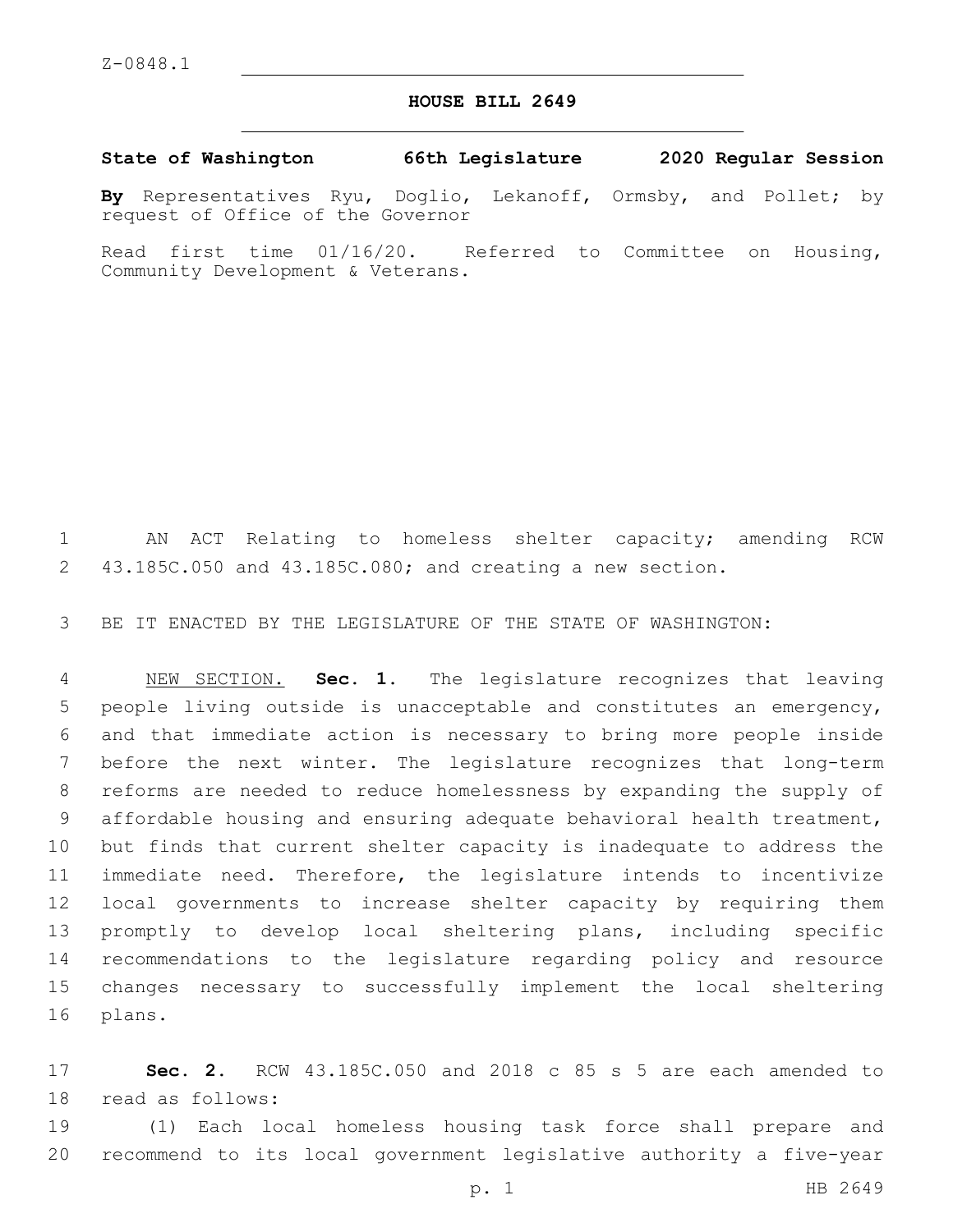homeless housing plan for its jurisdictional area, which shall be not inconsistent with the department's statewide guidelines issued by December 1, 2018, and thereafter the department's five-year homeless housing strategic plan, and which shall be aimed at eliminating homelessness. The local government may amend the proposed local plan and shall adopt a plan by December 1, 2019. Performance in meeting the goals of this local plan shall be assessed annually in terms of the performance measures published by the department. Local plans may include specific local performance measures adopted by the local government legislative authority, and may include recommendations for any state legislation needed to meet the state or local plan goals.

 (a) In counties with a population of more than forty thousand 13 persons, the county and each city with a population of more than fifteen thousand shall amend current plans by December 1, 2020, to expand shelter or sanctioned camping capacity equivalent to at least 16 fifty percent of the people in the jurisdiction who are living outside or other places unfit for human habitation. Determination of the number of individuals living outside or other places unfit for human habitation shall be based on information from the homeless management information system, the annual point in time count, or 21 other generally accepted method of determining unmet housing needs within a community. All subsequent five-year plans shall include the 23 shelter or sanctioned camping strategy.

 (b) Plans shall be completed by December 2020, and shall include:  $(1)$  An accounting of the law, policy, and resource changes that 26 will be implemented by the local government to achieve the goal; and 27 (ii) Recommendations to the state regarding law, policy, and 28 resource changes needed at the state level to achieve the local goal.

(2) Eligible activities under the local plans include:

 (a) Rental and furnishing of dwelling units for the use of 31 homeless persons;

 (b) Costs of developing affordable housing for homeless persons, and services for formerly homeless individuals and families residing in transitional housing or permanent housing and still at risk of 35 homelessness;

 (c) Operating subsidies for transitional housing or permanent housing serving formerly homeless families or individuals;

 (d) Services to prevent homelessness, such as emergency eviction prevention programs including temporary rental subsidies to prevent homelessness;40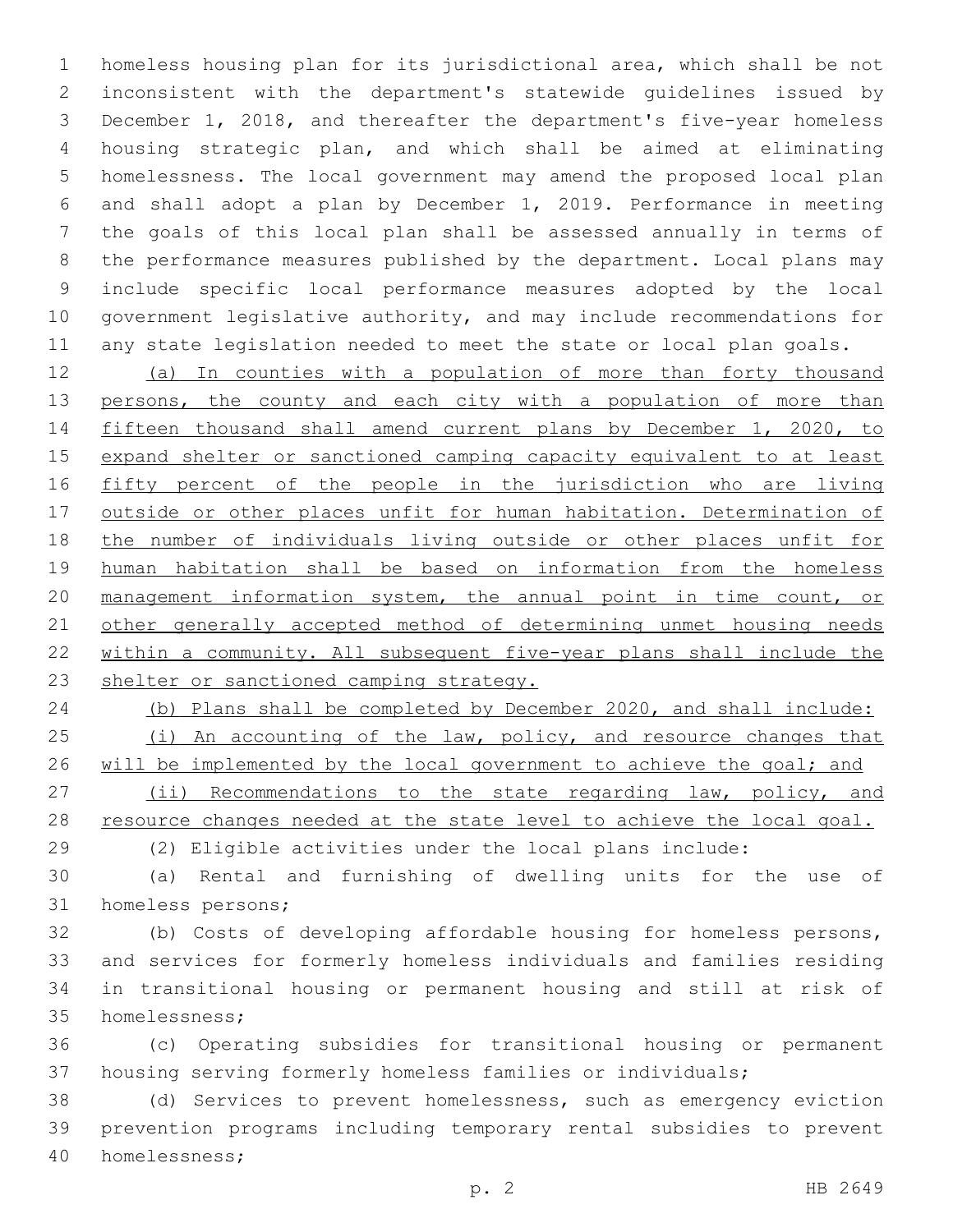(e) Temporary services to assist persons leaving state institutions and other state programs to prevent them from becoming 3 or remaining homeless;

(f) Outreach services for homeless individuals and families;

 (g) Development and management of local homeless plans including homeless census data collection; identification of goals, performance measures, strategies, and costs and evaluation of progress towards 8 established goals;

 (h) Rental vouchers payable to landlords for persons who are homeless or below thirty percent of the median income or in immediate 11 danger of becoming homeless; and

 (i) Other activities to reduce and prevent homelessness as 13 identified for funding in the local plan.

 **Sec. 3.** RCW 43.185C.080 and 2005 c 484 s 12 are each amended to 15 read as follows:

 (1) Only a local government is eligible to receive a homeless 17 housing grant from the ((homeless housing)) home security fund account. Any city may assert responsibility for homeless housing within its borders if it so chooses, by forwarding a resolution to the legislative authority of the county stating its intention and its commitment to operate a separate homeless housing program. The city shall then receive a percentage of the surcharge assessed under RCW 36.22.179 equal to the percentage of the city's local portion of the real estate excise tax collected by the county. A participating city may also then apply separately for homeless housing program grants. A city choosing to operate a separate homeless housing program shall be responsible for complying with all of the same requirements as counties and shall adopt a local homeless housing plan meeting the 29 requirements of this chapter for county local plans. However, the city may by resolution of its legislative authority accept the county's homeless housing task force as its own and based on that task force's recommendations adopt a homeless housing plan specific 33 to the city.

 (2) Local governments applying for homeless housing funds may subcontract with any other local government, housing authority, community action agency or other nonprofit organization for the execution of programs contributing to the overall goal of ending homelessness within a defined service area. All subcontracts shall be consistent with the local homeless housing plan adopted by the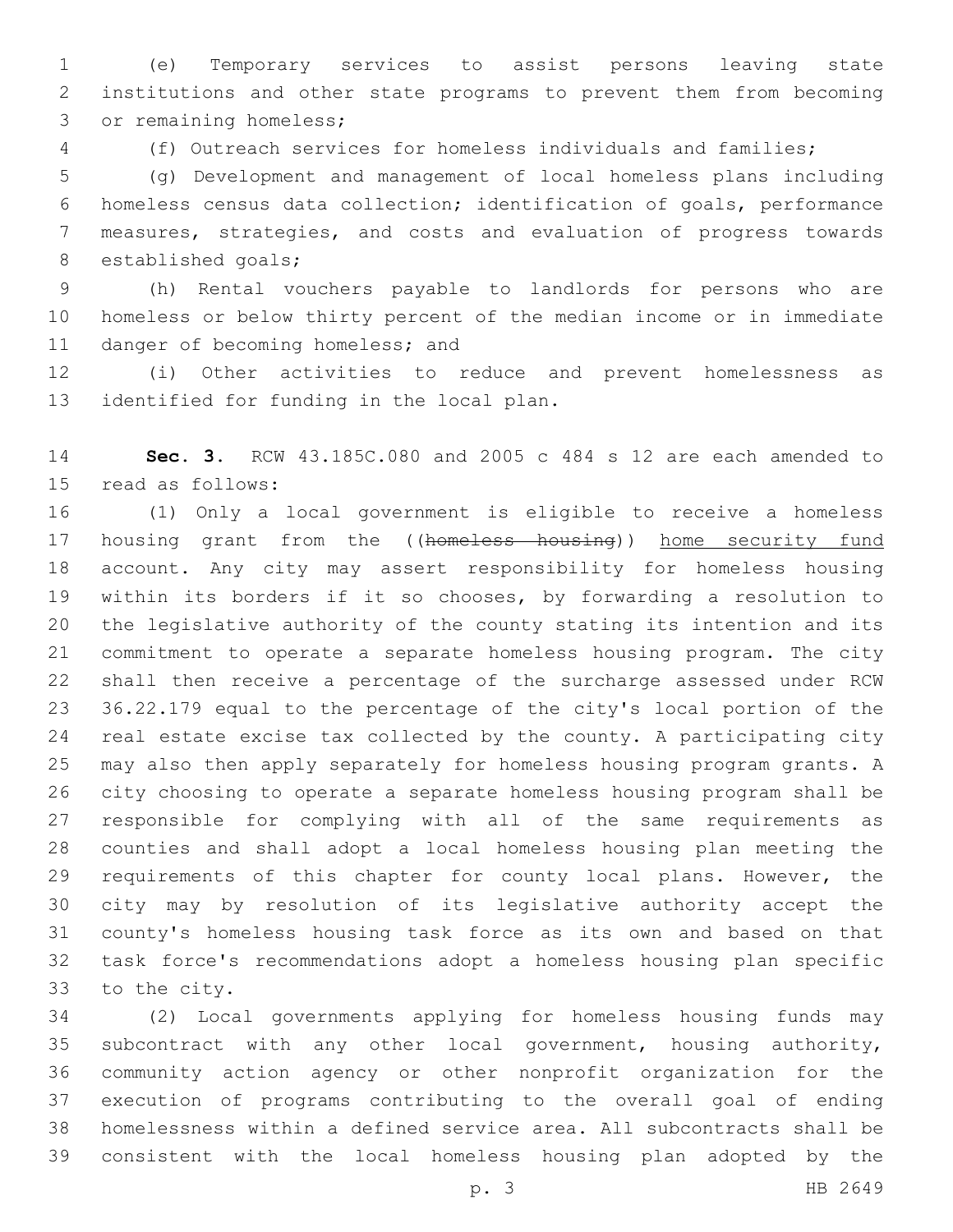legislative authority of the local government, time limited, and filed with the department and shall have specific performance terms. While a local government has the authority to subcontract with other entities, the local government continues to maintain the ultimate responsibility for the homeless housing program within its borders.

 (3) A county may decline to participate in the program authorized in this chapter by forwarding to the department a resolution adopted by the county legislative authority stating the intention not to participate. A copy of the resolution shall also be transmitted to 10 the county auditor and treasurer. If such a resolution is adopted, all of the funds otherwise due to the county under RCW 43.185C.060 shall be remitted monthly to the state treasurer for deposit in the ((homeless housing)) home security fund account, without any reduction by the county for collecting or administering the funds. Upon receipt of the resolution, the department shall promptly begin to identify and contract with one or more entities eligible under this section to create and execute a local homeless housing plan for the county meeting the requirements of this chapter. The department shall expend all of the funds received from the county under this subsection to carry out the purposes of chapter 484, Laws of 2005 in 21 the county, provided that the department may retain six percent of these funds to offset the cost of managing the county's program.

 (4) A resolution by the county declining to participate in the program shall have no effect on the ability of each city in the county to assert its right to manage its own program under this chapter, and the county shall monthly transmit to the city the funds 27 due under this chapter.

 (5) If a county or city does not adopt a complete local sheltering plan as required by RCW 43.185C.050, the department will 30 notify the county auditor and treasurer, and all of the funds otherwise due to the county or city under RCW 43.185C.060 shall be remitted monthly to the state treasurer for deposit in the home 33 security fund account, without any reduction by the county for 34 collecting or administering the funds. After notifying the county 35 auditor, the department shall promptly begin to identify and contract 36 with one or more entities eligible under this section to create and 37 execute a sheltering plan for the county or city meeting the requirements of RCW 43.185C.050, and may award shelter expansion funds as appropriated by the legislature directly to organizations able to provide shelter in the county or city that did not adopt a